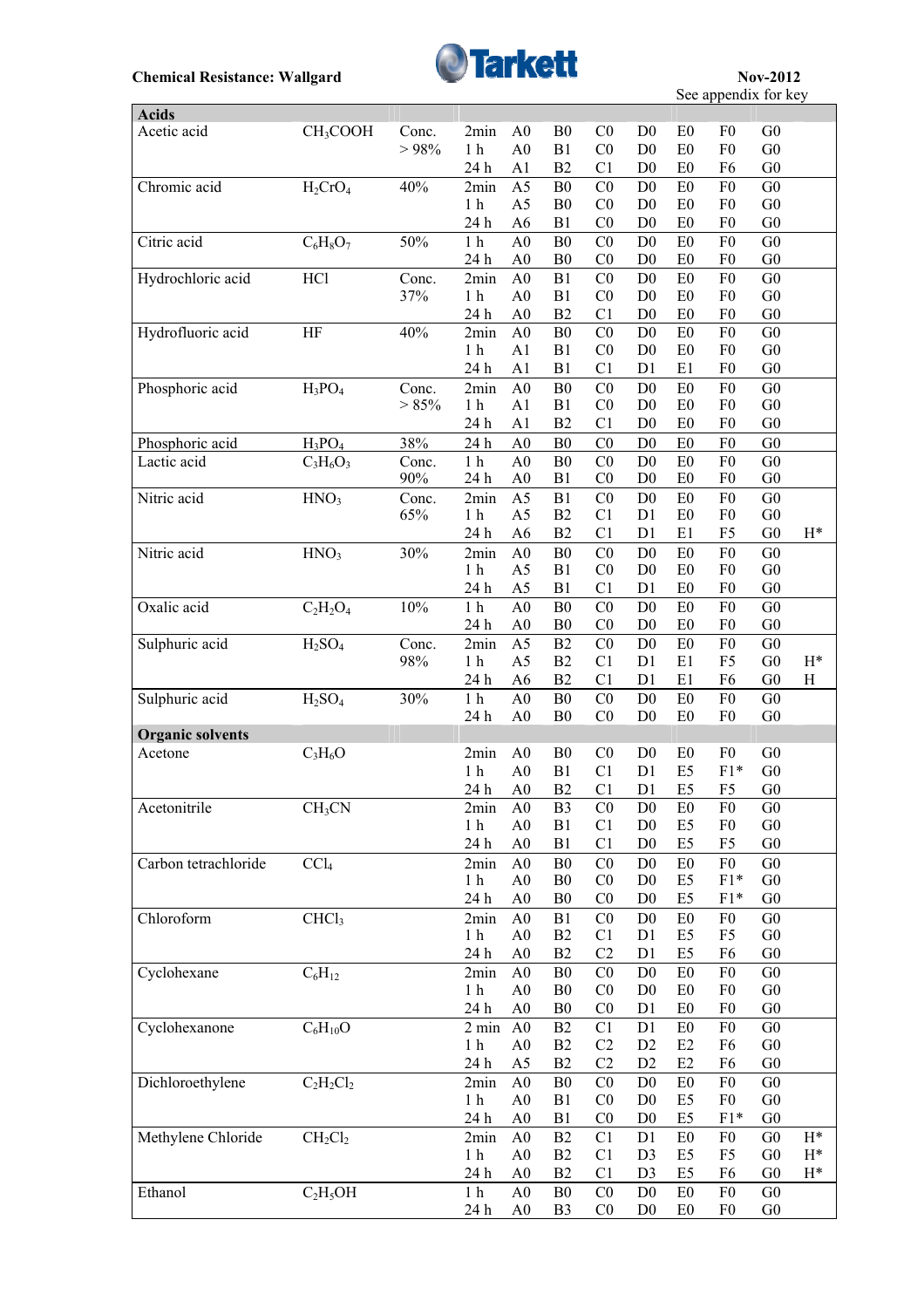

| Organic solvents, cont. |                     |                  |                         |                                  |                                  |                                  |                                  |                                  |                                  |                                  |   |
|-------------------------|---------------------|------------------|-------------------------|----------------------------------|----------------------------------|----------------------------------|----------------------------------|----------------------------------|----------------------------------|----------------------------------|---|
| Ethyl acetate           | $C_4H_8O_2$         |                  | 2min                    | A <sub>0</sub>                   | B <sub>0</sub>                   | C <sub>0</sub>                   | D <sub>0</sub>                   | E <sub>0</sub>                   | F <sub>0</sub>                   | G <sub>0</sub>                   |   |
|                         |                     |                  | 1 <sub>h</sub>          | A <sub>0</sub>                   | B1                               | C1                               | D1                               | E <sub>5</sub>                   | F <sub>5</sub>                   | G <sub>0</sub>                   |   |
|                         |                     |                  | 24 h                    | A <sub>0</sub>                   | B1                               | C1                               | D <sub>1</sub>                   | E <sub>5</sub>                   | F <sub>5</sub>                   | G <sub>0</sub>                   |   |
| Ethylene glycol         | $C_2H_6O_2$         |                  | 24 h                    | A <sub>0</sub>                   | B <sub>0</sub>                   | $\rm CO$                         | D <sub>0</sub>                   | E <sub>0</sub>                   | F <sub>0</sub>                   | G <sub>0</sub>                   |   |
| Diethyl ether           | $(C_2H_5)_2O$       |                  | 2min                    | A <sub>0</sub>                   | B <sub>0</sub>                   | C <sub>0</sub>                   | D <sub>0</sub>                   | E0                               | F <sub>0</sub>                   | G <sub>0</sub>                   |   |
|                         |                     |                  | 1 <sub>h</sub>          | A <sub>0</sub>                   | B <sub>0</sub>                   | C <sub>0</sub>                   | D <sub>0</sub>                   | E <sub>0</sub>                   | $F1*$                            | G <sub>0</sub>                   |   |
|                         |                     |                  | 24 h                    | A <sub>0</sub>                   | B <sub>0</sub>                   | C <sub>0</sub>                   | D <sub>0</sub>                   | E <sub>5</sub>                   | $F1*$                            | G <sub>0</sub>                   |   |
| n-Hexane                | $C_6H_{14}$         |                  | $1h$                    | A <sub>0</sub>                   | B <sub>0</sub>                   | C <sub>0</sub>                   | D <sub>0</sub>                   | E0                               | F <sub>0</sub>                   | G <sub>0</sub>                   |   |
|                         |                     |                  | 24 h                    | A <sub>0</sub>                   | B <sub>0</sub>                   | C <sub>0</sub>                   | D <sub>0</sub>                   | E <sub>0</sub>                   | F <sub>0</sub>                   | G <sub>0</sub>                   |   |
| Formaldehyde solution   | CH <sub>2</sub> O   | 37 %             | 24 h                    | A <sub>0</sub>                   | ${\bf B0}$                       | C <sub>0</sub>                   | D <sub>0</sub>                   | E0                               | F <sub>0</sub>                   | G <sub>0</sub>                   |   |
| Methanol                | CH <sub>3</sub> OH  |                  | 1 <sub>h</sub>          | A <sub>0</sub>                   | B <sub>0</sub>                   | C <sub>0</sub>                   | D <sub>0</sub>                   | E0                               | F <sub>0</sub>                   | G <sub>0</sub>                   |   |
|                         |                     |                  | 24 h                    | A <sub>0</sub>                   | B <sub>3</sub>                   | C <sub>0</sub>                   | D <sub>0</sub>                   | E <sub>0</sub>                   | F <sub>0</sub>                   | G <sub>0</sub>                   |   |
| Methyl ethyl ketone     | $C_4H_8O$           |                  | 2 min                   | A <sub>0</sub>                   | B2                               | C1                               | D1                               | E <sub>0</sub>                   | F <sub>0</sub>                   | G <sub>0</sub>                   |   |
|                         |                     |                  | 1 <sub>h</sub>          | A <sub>5</sub>                   | B2                               | C2                               | D2                               | E2                               | F <sub>5</sub>                   | ${\rm G0}$                       |   |
|                         |                     |                  | 24 h                    | A5                               | B2                               | C2                               | D2                               | E2                               | F <sub>6</sub>                   | ${\rm G0}$                       |   |
| Pet.ether (Ligroin)     | CAS-nr:             |                  | $1h$                    | A <sub>0</sub>                   | B <sub>0</sub>                   | C <sub>0</sub>                   | D <sub>0</sub>                   | E0                               | ${\rm F0}$                       | G <sub>0</sub>                   |   |
| 80-110°C                | 8032-32-4           |                  | 24 h                    | A <sub>0</sub>                   | B <sub>0</sub>                   | C1                               | D <sub>1</sub>                   | E <sub>5</sub>                   | $F1*$                            | G <sub>0</sub>                   |   |
| Tetrachloroethylene     | $C_2Cl_4$           |                  | 2min                    | A <sub>0</sub>                   | B <sub>0</sub>                   | C <sub>0</sub>                   | D <sub>0</sub>                   | E0                               | F <sub>0</sub>                   | G <sub>0</sub>                   |   |
|                         |                     |                  | 1 <sub>h</sub>          | A <sub>0</sub>                   | B1                               | C <sub>0</sub>                   | D <sub>0</sub>                   | E <sub>0</sub>                   | $F1*$                            | G <sub>0</sub>                   |   |
|                         |                     |                  | 24 h                    | A <sub>0</sub>                   | B1                               | C <sub>1</sub>                   | D <sub>0</sub>                   | E <sub>0</sub>                   | $F1*$                            | G <sub>0</sub>                   |   |
| Toluene                 | $C_7H_8$            |                  | 2min                    | A <sub>0</sub>                   | B <sub>0</sub>                   | C1                               | D <sub>0</sub>                   | E0                               | F <sub>0</sub>                   | G <sub>0</sub>                   |   |
|                         |                     |                  | 1 <sub>h</sub>          | A <sub>0</sub>                   | B1                               | C1                               | D <sub>0</sub>                   | E <sub>5</sub>                   | F <sub>0</sub>                   | G <sub>0</sub>                   |   |
|                         |                     |                  | 24 h                    | A <sub>0</sub>                   | B1                               | C1                               | D <sub>1</sub>                   | E <sub>5</sub>                   | F <sub>5</sub>                   | G <sub>0</sub>                   |   |
| Trichlorethylene        | $C_2HCl_3$          |                  | 2min                    | A <sub>0</sub>                   | B <sub>0</sub>                   | C <sub>0</sub>                   | D <sub>0</sub>                   | E <sub>0</sub>                   | F <sub>0</sub>                   | G <sub>0</sub>                   |   |
|                         |                     |                  | 1 <sub>h</sub>          | A <sub>0</sub>                   | B1                               | C1                               | D <sub>0</sub>                   | E <sub>5</sub>                   | F <sub>0</sub>                   | G <sub>0</sub>                   |   |
|                         |                     |                  | 24 h                    | A <sub>0</sub>                   | B1                               | C <sub>1</sub>                   | D <sub>0</sub>                   | E <sub>5</sub>                   | F <sub>5</sub>                   | G <sub>0</sub>                   |   |
| White spirit            | EG/EC/EF-nr:        |                  | $2 \text{ min}$         | A <sub>0</sub>                   | ${\bf B0}$                       | C <sub>0</sub>                   | D <sub>0</sub>                   | E <sub>0</sub>                   | F <sub>0</sub>                   | G <sub>0</sub>                   |   |
|                         | 265-191-7           |                  | 1 <sub>h</sub>          | A <sub>0</sub>                   | B <sub>0</sub>                   | CO                               | D <sub>0</sub>                   | E <sub>0</sub>                   | F <sub>0</sub>                   | G <sub>0</sub>                   |   |
|                         |                     |                  | 24 h                    | A <sub>0</sub>                   | B <sub>0</sub>                   | C <sub>0</sub>                   | D <sub>0</sub>                   | E <sub>5</sub>                   | $F1*$                            | G <sub>0</sub>                   |   |
| Xylene                  | $C_8H_{10}$         |                  | $2 \text{ min}$         | A <sub>0</sub>                   | B <sub>0</sub>                   | C <sub>0</sub>                   | D <sub>0</sub>                   | E <sub>0</sub>                   | F <sub>0</sub>                   | G <sub>0</sub>                   |   |
|                         |                     |                  | 1 <sub>h</sub>          | A <sub>0</sub>                   | B1                               | C <sub>0</sub>                   | D <sub>0</sub>                   | E <sub>5</sub>                   | F <sub>0</sub>                   | G <sub>0</sub>                   |   |
|                         |                     |                  | 24 h                    | A <sub>0</sub>                   | B1                               | C1                               | D1                               | E <sub>5</sub>                   | F <sub>5</sub>                   | G <sub>0</sub>                   |   |
| <b>Alkali</b> (Bases)   |                     |                  |                         |                                  |                                  |                                  |                                  |                                  |                                  |                                  |   |
| Ammonia solution        | NH <sub>3</sub>     | 25%              | 1 <sub>h</sub>          | A <sub>0</sub>                   | B <sub>0</sub>                   | C <sub>0</sub>                   | D <sub>0</sub>                   | E <sub>0</sub>                   | F <sub>0</sub>                   | G <sub>0</sub>                   |   |
|                         |                     |                  | 24 h                    | A <sub>0</sub>                   | B <sub>0</sub>                   | C <sub>0</sub>                   | D <sub>0</sub>                   | E <sub>0</sub>                   | F <sub>0</sub>                   | G <sub>0</sub>                   |   |
| Calcium hydroxide       | Ca(OH) <sub>2</sub> | 10%              | 1 <sub>h</sub>          | A <sub>0</sub>                   | B <sub>0</sub>                   | C <sub>0</sub>                   | D <sub>0</sub>                   | E <sub>0</sub>                   | F <sub>0</sub>                   | G <sub>0</sub>                   |   |
|                         |                     |                  | 24 h                    | A <sub>0</sub>                   | B1                               | C <sub>0</sub>                   | D <sub>0</sub>                   | E <sub>0</sub>                   | F <sub>0</sub>                   | G <sub>0</sub>                   |   |
| Sodium hydroxide        | NaOH                | 50%              | 1 <sub>h</sub>          | A <sub>0</sub>                   | B <sub>0</sub>                   | C <sub>0</sub>                   | D <sub>0</sub>                   | E <sub>0</sub>                   | F <sub>0</sub>                   | G <sub>0</sub>                   |   |
|                         |                     |                  | 24 h                    | A <sub>0</sub>                   | B1                               | C <sub>0</sub>                   | D <sub>0</sub>                   | E <sub>0</sub>                   | F <sub>0</sub>                   | G <sub>0</sub>                   |   |
| Sodium hydroxide        | <b>NaOH</b>         | 10%              | 1 <sub>h</sub>          | A <sub>0</sub>                   | B1                               | C <sub>0</sub>                   | D <sub>0</sub>                   | E <sub>0</sub>                   | F <sub>0</sub>                   | G <sub>0</sub>                   |   |
|                         |                     |                  | 24 h                    | A <sub>0</sub>                   | B2                               | C <sub>0</sub>                   | D <sub>0</sub>                   | E <sub>0</sub>                   | F <sub>0</sub>                   | ${\rm G0}$                       | H |
| <b>Salt solutions</b>   |                     |                  |                         |                                  |                                  |                                  |                                  |                                  |                                  |                                  |   |
| Ammonium                | $(NH_4)_2CO_3$      | $10\%$           | 1 <sub>h</sub>          | A <sub>0</sub>                   | B <sub>0</sub>                   | C <sub>0</sub>                   | D <sub>0</sub>                   | E0                               | F <sub>0</sub>                   | G <sub>0</sub>                   |   |
| carbonate               |                     |                  | 24 h                    | A <sub>0</sub>                   | B1                               | C <sub>0</sub>                   | D <sub>0</sub>                   | E0                               | ${\rm F0}$                       | G <sub>0</sub>                   |   |
| Ammonium iron           | $NH_4Fe(SO_4)_2$    | 10%              | 1 <sub>h</sub>          | A <sub>0</sub>                   | B1                               | C <sub>0</sub>                   | D <sub>0</sub>                   | ${\rm E0}$                       | F <sub>0</sub>                   | G <sub>0</sub>                   |   |
| (III) sulphate          |                     | Satturated       | 24 h                    | A <sub>0</sub>                   | B2                               | C <sub>0</sub>                   | D <sub>0</sub>                   | E <sub>0</sub>                   | F <sub>0</sub>                   | G <sub>0</sub>                   |   |
| Calcium Chloride        | CaCl <sub>2</sub>   |                  | 24 h                    | A <sub>0</sub>                   | ${\bf B0}$                       | C <sub>0</sub>                   | D <sub>0</sub>                   | E <sub>0</sub>                   | F <sub>0</sub>                   | G <sub>0</sub>                   |   |
| Cobaltous chloride      | CoCl <sub>2</sub>   | 10%              | 24 h                    | A <sub>0</sub>                   | B <sub>0</sub>                   | C <sub>0</sub>                   | D <sub>0</sub>                   | E <sub>0</sub>                   | F <sub>0</sub>                   | G <sub>0</sub>                   |   |
| Copper (II) sulphate    | CuSO <sub>4</sub>   | 10%              | 1 <sub>h</sub>          | A <sub>0</sub>                   | B1<br>B1                         | C <sub>0</sub>                   | D <sub>0</sub>                   | E <sub>0</sub>                   | F <sub>0</sub><br>F <sub>0</sub> | G <sub>0</sub><br>${\rm G0}$     |   |
| Ferrous (II) chloride   | FeCl <sub>2</sub>   | 10%              | 24 h<br>$1\ \mathrm{h}$ | A <sub>0</sub><br>A <sub>0</sub> | B <sub>0</sub>                   | C <sub>0</sub><br>C <sub>0</sub> | D <sub>0</sub><br>D <sub>0</sub> | E <sub>0</sub><br>E0             | F <sub>0</sub>                   | G <sub>0</sub>                   |   |
|                         |                     |                  | 24 h                    | A <sub>5</sub>                   | B <sub>0</sub>                   | C <sub>0</sub>                   | D <sub>0</sub>                   | E <sub>0</sub>                   | F <sub>0</sub>                   | G <sub>0</sub>                   |   |
|                         |                     |                  |                         |                                  |                                  |                                  |                                  |                                  |                                  |                                  |   |
| Ferric (III) chloride   | FeCl <sub>3</sub>   | 10%              | 1 <sub>h</sub><br>24 h  | A <sub>0</sub><br>A <sub>5</sub> | B <sub>0</sub><br>B <sub>0</sub> | C <sub>0</sub><br>C <sub>0</sub> | D <sub>0</sub><br>D <sub>0</sub> | E <sub>0</sub><br>E <sub>0</sub> | F <sub>0</sub><br>F <sub>0</sub> | G <sub>0</sub><br>G <sub>0</sub> |   |
| Potassium iodide        | KI                  | 10%              | 24 h                    | A <sub>0</sub>                   | B <sub>0</sub>                   | C <sub>0</sub>                   | D <sub>0</sub>                   | E <sub>0</sub>                   | F <sub>0</sub>                   | G <sub>0</sub>                   |   |
| Potassium oxalate       | $K_2C_2O_4$         | 10%              | 24 h                    | A <sub>0</sub>                   | B <sub>0</sub>                   | C <sub>0</sub>                   | D <sub>0</sub>                   | E <sub>0</sub>                   | F <sub>0</sub>                   | ${\rm G0}$                       |   |
| Potassium               | KMnO <sub>4</sub>   | $5\%$ in         | $2 \text{ min}$         | A <sub>5</sub>                   | B <sub>0</sub>                   | C <sub>0</sub>                   | D <sub>0</sub>                   | E <sub>0</sub>                   | F <sub>0</sub>                   | G <sub>0</sub>                   |   |
| permanagnate            |                     | H <sub>2</sub> O | 1 <sub>h</sub>          | A <sub>6</sub>                   | B <sub>0</sub>                   | C <sub>0</sub>                   | D <sub>0</sub>                   | E <sub>0</sub>                   | ${\rm F}0$                       | G <sub>0</sub>                   |   |
| Silver nitrate          | AgNO <sub>3</sub>   | $2\%$            | 1 <sub>h</sub>          | A <sub>5</sub>                   | B <sub>0</sub>                   | C <sub>0</sub>                   | D <sub>0</sub>                   | ${\rm E0}$                       | F <sub>0</sub>                   | G <sub>0</sub>                   |   |
|                         |                     |                  | 24 h                    | A <sub>6</sub>                   | B <sub>0</sub>                   | C <sub>0</sub>                   | D <sub>0</sub>                   | E <sub>0</sub>                   | F <sub>0</sub>                   | G <sub>0</sub>                   |   |
|                         |                     |                  |                         |                                  |                                  |                                  |                                  |                                  |                                  |                                  |   |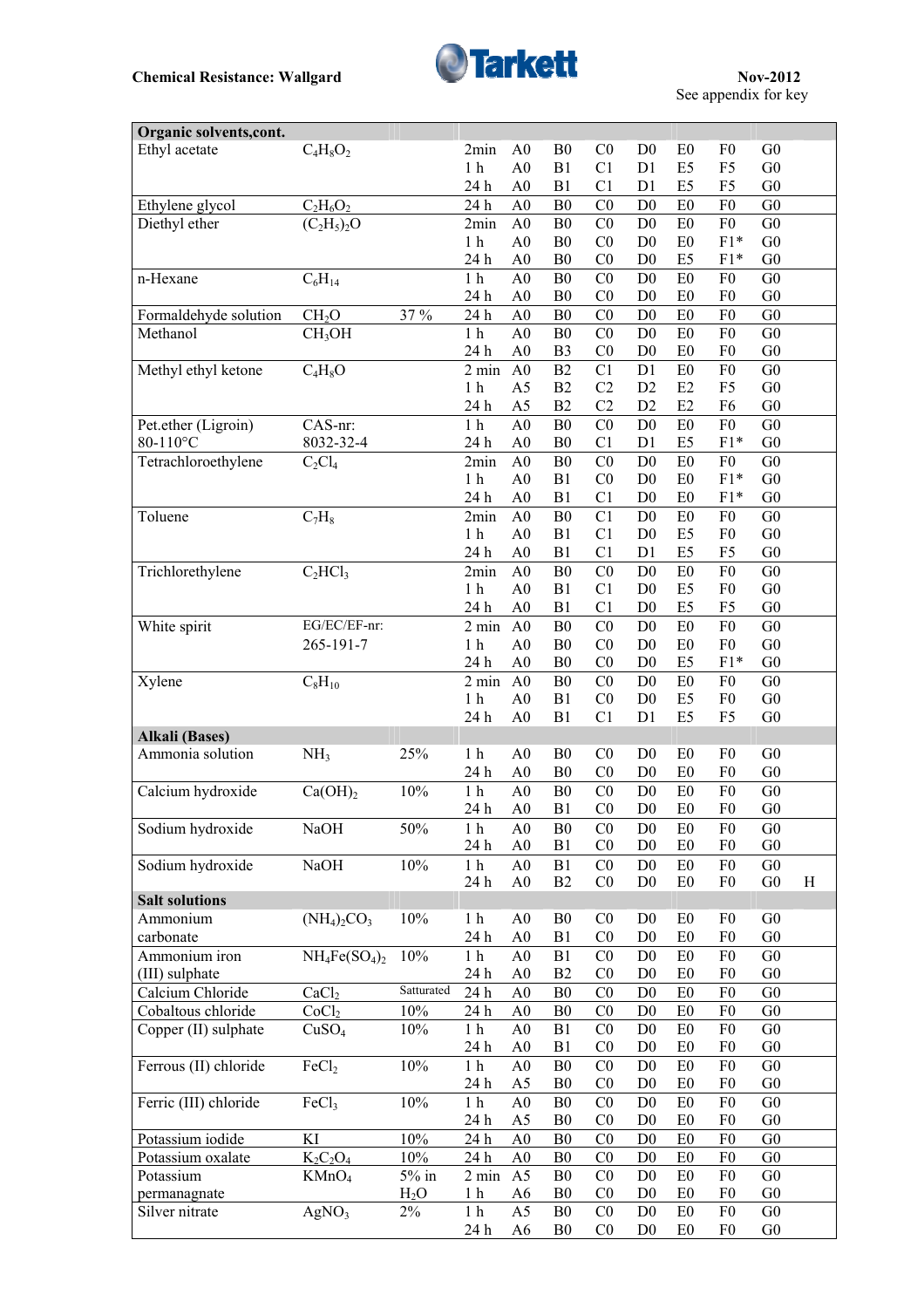

| Salt solutions cont.                    |                                 |                |                 |                                  |                                  |                                  |                                  |                      |                                  |                                  |  |
|-----------------------------------------|---------------------------------|----------------|-----------------|----------------------------------|----------------------------------|----------------------------------|----------------------------------|----------------------|----------------------------------|----------------------------------|--|
| Sodium carbonate                        | Na <sub>2</sub> CO <sub>3</sub> | 20%            | 1 <sub>h</sub>  | A <sub>0</sub>                   | B <sub>0</sub>                   | C <sub>0</sub>                   | D <sub>0</sub>                   | E <sub>0</sub>       | F <sub>0</sub>                   | G <sub>0</sub>                   |  |
|                                         |                                 |                | 24 h            | A <sub>0</sub>                   | B <sub>0</sub>                   | C <sub>0</sub>                   | D <sub>0</sub>                   | E <sub>0</sub>       | ${\rm F0}$                       | G <sub>0</sub>                   |  |
| Sodium thiosulphate                     | $Na2S2O3$                       | 10%            | 1 <sub>h</sub>  | A <sub>0</sub>                   | ${\bf B0}$                       | C <sub>0</sub>                   | D <sub>0</sub>                   | E0                   | F <sub>0</sub>                   | G <sub>0</sub>                   |  |
|                                         |                                 |                | 24 h            | A <sub>0</sub>                   | B <sub>0</sub>                   | C <sub>0</sub>                   | D <sub>0</sub>                   | E <sub>0</sub>       | F <sub>0</sub>                   | G <sub>0</sub>                   |  |
| Sodium sulphite                         | Na <sub>2</sub> SO <sub>3</sub> | 10%            | 24 h            | $\overline{A0}$                  | $\overline{B0}$                  | C <sub>0</sub>                   | D <sub>0</sub>                   | E <sub>0</sub>       | F <sub>0</sub>                   | G <sub>0</sub>                   |  |
| <b>Medical Chemicals</b>                |                                 |                |                 |                                  |                                  |                                  |                                  |                      |                                  |                                  |  |
| Aniline blue                            |                                 | $2,5%$ in      | 1 <sub>h</sub>  | A <sub>6</sub>                   | B <sub>0</sub>                   | C <sub>0</sub>                   | D <sub>0</sub>                   | E <sub>0</sub>       | F <sub>0</sub>                   | G <sub>0</sub>                   |  |
|                                         |                                 | ethanol        | 24 h            | A <sub>6</sub>                   | B <sub>0</sub>                   | C <sub>0</sub>                   | D <sub>0</sub>                   | E <sub>0</sub>       | ${\rm F0}$                       | G <sub>0</sub>                   |  |
| <b>Betadine</b>                         |                                 | 75             | $1\ \mathrm{h}$ | A <sub>0</sub>                   | B <sub>0</sub>                   | C <sub>0</sub>                   | D <sub>0</sub>                   | E <sub>0</sub>       | F <sub>0</sub>                   | G <sub>0</sub>                   |  |
| skin cleanser                           |                                 | mg/ml          | 24 h            | A <sub>5</sub>                   | B <sub>0</sub>                   | C <sub>0</sub>                   | D <sub>0</sub>                   | E <sub>0</sub>       | F <sub>0</sub>                   | G <sub>0</sub>                   |  |
| Bromcresol green                        |                                 | $0,4\%$        | 24 h            | A <sub>0</sub>                   | B <sub>0</sub>                   | C <sub>0</sub>                   | D <sub>0</sub>                   | E <sub>0</sub>       | ${\rm F0}$                       | G <sub>0</sub>                   |  |
| Eosin                                   |                                 | $1\%$ in       | 1 <sub>h</sub>  | A <sub>6</sub>                   | B <sub>0</sub>                   | C <sub>0</sub>                   | D <sub>0</sub>                   | E0                   | F <sub>0</sub>                   | G <sub>0</sub>                   |  |
|                                         |                                 | ethanol        | 24 h            | A <sub>6</sub>                   | B <sub>0</sub>                   | C <sub>0</sub>                   | D <sub>0</sub>                   | E <sub>0</sub>       | ${\rm F0}$                       | G <sub>0</sub>                   |  |
|                                         |                                 | 25%            | 1 <sub>h</sub>  | A <sub>0</sub>                   | B <sub>0</sub>                   | C <sub>0</sub>                   |                                  | E0                   | F <sub>0</sub>                   | G <sub>0</sub>                   |  |
| Glutaraldehyde                          |                                 |                |                 |                                  |                                  |                                  | D <sub>0</sub>                   |                      |                                  |                                  |  |
|                                         |                                 |                | 24 h            | A <sub>5</sub>                   | B <sub>0</sub>                   | C <sub>0</sub>                   | D <sub>0</sub>                   | E0                   | ${\rm F0}$                       | G <sub>0</sub>                   |  |
| Hematoxylin                             |                                 | $5\%$          | $1\ \mathrm{h}$ | A <sub>0</sub>                   | ${\bf B0}$                       | C <sub>0</sub>                   | D <sub>0</sub>                   | E <sub>0</sub>       | F <sub>0</sub>                   | G <sub>0</sub>                   |  |
|                                         |                                 |                | 24 h            | A <sub>5</sub>                   | B <sub>0</sub>                   | C <sub>0</sub>                   | D <sub>0</sub>                   | E0                   | ${\rm F0}$                       | ${\rm G0}$                       |  |
| Hibitane                                |                                 | 0,5%           | $1\ \mathrm{h}$ | $\overline{A5}$                  | ${\bf B0}$                       | C <sub>0</sub>                   | D <sub>0</sub>                   | ${\rm E}0$           | F <sub>0</sub>                   | G <sub>0</sub>                   |  |
|                                         |                                 |                | 24 h            | A6                               | B <sub>0</sub>                   | C <sub>0</sub>                   | D <sub>0</sub>                   | E <sub>0</sub>       | ${\rm F0}$                       | ${\rm G0}$                       |  |
| Iodine                                  | I <sub>2</sub>                  | $2\%$ in       | 2min            | A6                               | B <sub>0</sub>                   | CO                               | D <sub>0</sub>                   | E <sub>0</sub>       | F <sub>0</sub>                   | G <sub>0</sub>                   |  |
|                                         |                                 | ethanol        | 1 <sub>h</sub>  | A6                               | B <sub>0</sub>                   | C <sub>0</sub>                   | D <sub>0</sub>                   | E <sub>0</sub>       | F <sub>0</sub>                   | G <sub>0</sub>                   |  |
| Iodoform                                |                                 | $1\%$ in       | $1\ \mathrm{h}$ | A <sub>6</sub>                   | B <sub>0</sub>                   | C <sub>0</sub>                   | D <sub>0</sub>                   | E <sub>0</sub>       | F <sub>0</sub>                   | G <sub>0</sub>                   |  |
|                                         |                                 | ethanol        | 24 h            | A <sub>6</sub>                   | ${\bf B0}$                       | C <sub>0</sub>                   | D <sub>0</sub>                   | E <sub>0</sub>       | F <sub>0</sub>                   | ${\rm G0}$                       |  |
| Methylrosanilinium                      |                                 | 0,1%           | $1\ \mathrm{h}$ | A <sub>5</sub>                   | ${\bf B0}$                       | CO                               | D <sub>0</sub>                   | E <sub>0</sub>       | F <sub>0</sub>                   | G <sub>0</sub>                   |  |
|                                         |                                 |                | 24h             | A <sub>6</sub>                   | B <sub>0</sub>                   | CO                               | D <sub>0</sub>                   | E <sub>0</sub>       | ${\rm F0}$                       | G <sub>0</sub>                   |  |
| <b>Disinfectants/cleaning compounds</b> |                                 |                |                 |                                  |                                  |                                  |                                  |                      |                                  |                                  |  |
| Product                                 | Manuf./Rep.                     |                |                 |                                  |                                  |                                  |                                  |                      |                                  |                                  |  |
| <b>Buraton 10F</b>                      | Schülke &                       | $1\%$          | 24 h            | A <sub>0</sub>                   | B <sub>0</sub>                   | CO                               | D <sub>0</sub>                   | E <sub>0</sub>       | F <sub>0</sub>                   | G <sub>0</sub>                   |  |
| $\cdot$ -                               | Mayr                            | 10%            | 24 h            | A <sub>0</sub>                   | B <sub>0</sub>                   | C <sub>0</sub>                   | D <sub>0</sub>                   | E <sub>0</sub>       | F <sub>0</sub>                   | G <sub>0</sub>                   |  |
| Citrosteril                             | Fresenius                       | Cons.          | 24 h            | A <sub>0</sub>                   | B <sub>0</sub>                   | C <sub>0</sub>                   | D <sub>0</sub>                   | E <sub>0</sub>       | F <sub>0</sub>                   | G <sub>0</sub>                   |  |
| Debisan                                 | Nordex                          | $1\%$          | 24h             | A <sub>0</sub>                   | B <sub>0</sub>                   | C <sub>0</sub>                   | D <sub>0</sub>                   | E0                   | F <sub>0</sub>                   | G <sub>0</sub>                   |  |
| "-                                      |                                 | 10%            | 24 h            | A <sub>0</sub>                   | B <sub>0</sub>                   | C <sub>0</sub>                   | D <sub>0</sub>                   | E <sub>0</sub>       | F <sub>0</sub>                   | G <sub>0</sub>                   |  |
| Decon-Spore 200 Plus                    | Veltek                          | $0,5\%$        | 24 h            | A <sub>0</sub>                   | B <sub>0</sub>                   | C <sub>0</sub>                   | D <sub>0</sub>                   | E <sub>0</sub>       | F <sub>0</sub>                   | G <sub>0</sub>                   |  |
|                                         | Associates, Inc                 | $5\%$          | 24 h            | A <sub>0</sub>                   | B <sub>0</sub>                   | C <sub>0</sub>                   | D <sub>0</sub>                   | E <sub>0</sub>       | F <sub>0</sub>                   | G <sub>0</sub>                   |  |
| Dialox                                  | Gambro                          | Cons.          | 24 h            | A <sub>0</sub>                   | B1                               | C1                               | D <sub>0</sub>                   | E <sub>0</sub>       | ${\rm F0}$                       | G <sub>0</sub>                   |  |
| Gevisol                                 | Schülke &                       | 0,5%           | 24 h            | A <sub>0</sub>                   | B <sub>0</sub>                   | C <sub>0</sub>                   | D <sub>0</sub>                   | E <sub>0</sub>       | F <sub>0</sub>                   | G <sub>0</sub>                   |  |
| $^{\prime\prime}$ -                     | Mayr                            | 5%             | 24 h            | A <sub>6</sub>                   | B <sub>0</sub>                   | C <sub>0</sub>                   | D <sub>0</sub>                   | E <sub>0</sub>       | F <sub>0</sub>                   | G <sub>0</sub>                   |  |
| Incidur                                 |                                 | 0,5%           | 24h             |                                  |                                  |                                  |                                  |                      |                                  |                                  |  |
| $^{\prime\prime}$ -                     | Henkel                          |                |                 | A <sub>0</sub>                   | B <sub>0</sub>                   | $_{\rm C0}$                      | D <sub>0</sub>                   | E <sub>0</sub>       | F <sub>0</sub>                   | G <sub>0</sub>                   |  |
|                                         |                                 | 3%             | 24 h            | A <sub>0</sub>                   | B <sub>0</sub>                   | C <sub>0</sub>                   | D <sub>0</sub>                   | E <sub>0</sub>       | F <sub>0</sub>                   | G <sub>0</sub>                   |  |
| Lycetol AF                              | Schülke &                       | $1\%$          | 24 h            | A <sub>0</sub>                   | B <sub>0</sub>                   | C <sub>0</sub>                   | D <sub>0</sub>                   | E <sub>0</sub>       | F <sub>0</sub>                   | G <sub>0</sub>                   |  |
| $\mathcal{L}$                           | Mayr                            | $5\%$          | 24 h            | A <sub>0</sub>                   | B1                               | C <sub>0</sub>                   | D <sub>0</sub>                   | E0                   | ${\rm F0}$                       | ${\rm G0}$                       |  |
| Melsept                                 | <b>B</b> Braun                  | $1\%$          | 24 h            | A <sub>0</sub>                   | B <sub>0</sub>                   | C <sub>0</sub>                   | D <sub>0</sub>                   | E <sub>0</sub>       | F <sub>0</sub>                   | G <sub>0</sub>                   |  |
| $\cdot$                                 |                                 | $5\%$          | 24 h            | A <sub>0</sub>                   | B <sub>0</sub>                   | C <sub>0</sub>                   | D <sub>0</sub>                   | E <sub>0</sub>       | F <sub>0</sub>                   | ${\rm G0}$                       |  |
| Perform                                 | Schülke &                       | 0,75%          | 24 h            | A <sub>0</sub>                   | B <sub>0</sub>                   | C <sub>0</sub>                   | D <sub>0</sub>                   | E0                   | F <sub>0</sub>                   | G <sub>0</sub>                   |  |
| $\cdot$ -                               | Mayr                            | 2,5%           | 24 h            | A <sub>0</sub>                   | B <sub>0</sub>                   | C <sub>0</sub>                   | D <sub>0</sub>                   | E <sub>0</sub>       | F <sub>0</sub>                   | G <sub>0</sub>                   |  |
| Sekumatic                               | Henkel                          | 0,5%           | 24 h            | A <sub>0</sub>                   | B <sub>0</sub>                   | C <sub>0</sub>                   | D <sub>0</sub>                   | E <sub>0</sub>       | F <sub>0</sub>                   | G <sub>0</sub>                   |  |
| $\cdot$ -                               |                                 | 5%             | 24 h            | A <sub>0</sub>                   | B <sub>0</sub>                   | C <sub>0</sub>                   | D <sub>0</sub>                   | E <sub>0</sub>       | F <sub>0</sub>                   | G <sub>0</sub>                   |  |
| <b>Sekusept Plus</b>                    | Henkel                          | $1\%$          | 24 h            | A <sub>0</sub>                   | B <sub>0</sub>                   | CO                               | D <sub>0</sub>                   | E <sub>0</sub>       | F <sub>0</sub>                   | G <sub>0</sub>                   |  |
| $^{\prime\prime}$                       |                                 | $5\%$          | 24 h            | A <sub>0</sub>                   | B <sub>0</sub>                   | C <sub>0</sub>                   | D <sub>0</sub>                   | E <sub>0</sub>       | F <sub>0</sub>                   | G <sub>0</sub>                   |  |
| Spitacid                                | Henkel                          | Cons.          | 1 <sub>h</sub>  | A <sub>0</sub>                   | B1                               | C <sub>0</sub>                   | D <sub>0</sub>                   | E <sub>0</sub>       | F <sub>0</sub>                   | G <sub>0</sub>                   |  |
|                                         |                                 |                | 24 h            | A <sub>0</sub>                   | B1                               | C <sub>0</sub>                   | D <sub>0</sub>                   | E <sub>0</sub>       | F <sub>0</sub>                   | G <sub>0</sub>                   |  |
| Terralin N                              | Schülke &                       | $1\%$          | 24 h            | A <sub>0</sub>                   | B <sub>0</sub>                   | C <sub>0</sub>                   | D <sub>0</sub>                   | E <sub>0</sub>       | F <sub>0</sub>                   | G <sub>0</sub>                   |  |
| $\cdot$                                 | Mayr                            | 10%            | 1 <sub>h</sub>  | A <sub>0</sub>                   | B1                               | C <sub>0</sub>                   | D <sub>0</sub>                   | E <sub>0</sub>       | F <sub>0</sub>                   | ${\rm G0}$                       |  |
| $^{\prime\prime}$ .                     |                                 | 10%            | 24 h            | A <sub>5</sub>                   | B <sub>2</sub>                   | C <sub>0</sub>                   | D <sub>0</sub>                   | E <sub>0</sub>       | F <sub>0</sub>                   | G <sub>0</sub>                   |  |
| <b>Tiutol KF</b>                        | B. Braun                        | 3%             | 24 h            | A <sub>0</sub>                   | B <sub>0</sub>                   | C <sub>0</sub>                   | D <sub>0</sub>                   | E <sub>0</sub>       | F <sub>0</sub>                   | G <sub>0</sub>                   |  |
| $^{\prime\prime}$ -                     |                                 | 10%            | 24 h            | A <sub>0</sub>                   | B <sub>0</sub>                   | C <sub>0</sub>                   | D <sub>0</sub>                   | E <sub>0</sub>       | F <sub>0</sub>                   | G <sub>0</sub>                   |  |
| Virkon S                                | Sterisol AB                     | $1\%$          | 24h             | A <sub>0</sub>                   | B <sub>0</sub>                   | C <sub>0</sub>                   | D <sub>0</sub>                   | E <sub>0</sub>       | F <sub>0</sub>                   | G <sub>0</sub>                   |  |
| "-                                      |                                 | 2,5%           | 24 h            | A <sub>0</sub>                   | B <sub>0</sub>                   | C <sub>0</sub>                   | D <sub>0</sub>                   | E <sub>0</sub>       | F <sub>0</sub>                   | G <sub>0</sub>                   |  |
|                                         |                                 |                |                 |                                  |                                  |                                  |                                  |                      |                                  |                                  |  |
| <b>Incidin Plus</b>                     | Ecolab                          | $1\%$<br>$5\%$ | 24 h<br>24 h    | A <sub>0</sub><br>A <sub>0</sub> | B <sub>0</sub><br>B <sub>0</sub> | C <sub>0</sub><br>C <sub>0</sub> | D <sub>0</sub><br>D <sub>0</sub> | E <sub>0</sub><br>E0 | F <sub>0</sub><br>F <sub>0</sub> | G <sub>0</sub><br>G <sub>0</sub> |  |
|                                         |                                 |                |                 |                                  |                                  |                                  |                                  |                      |                                  |                                  |  |